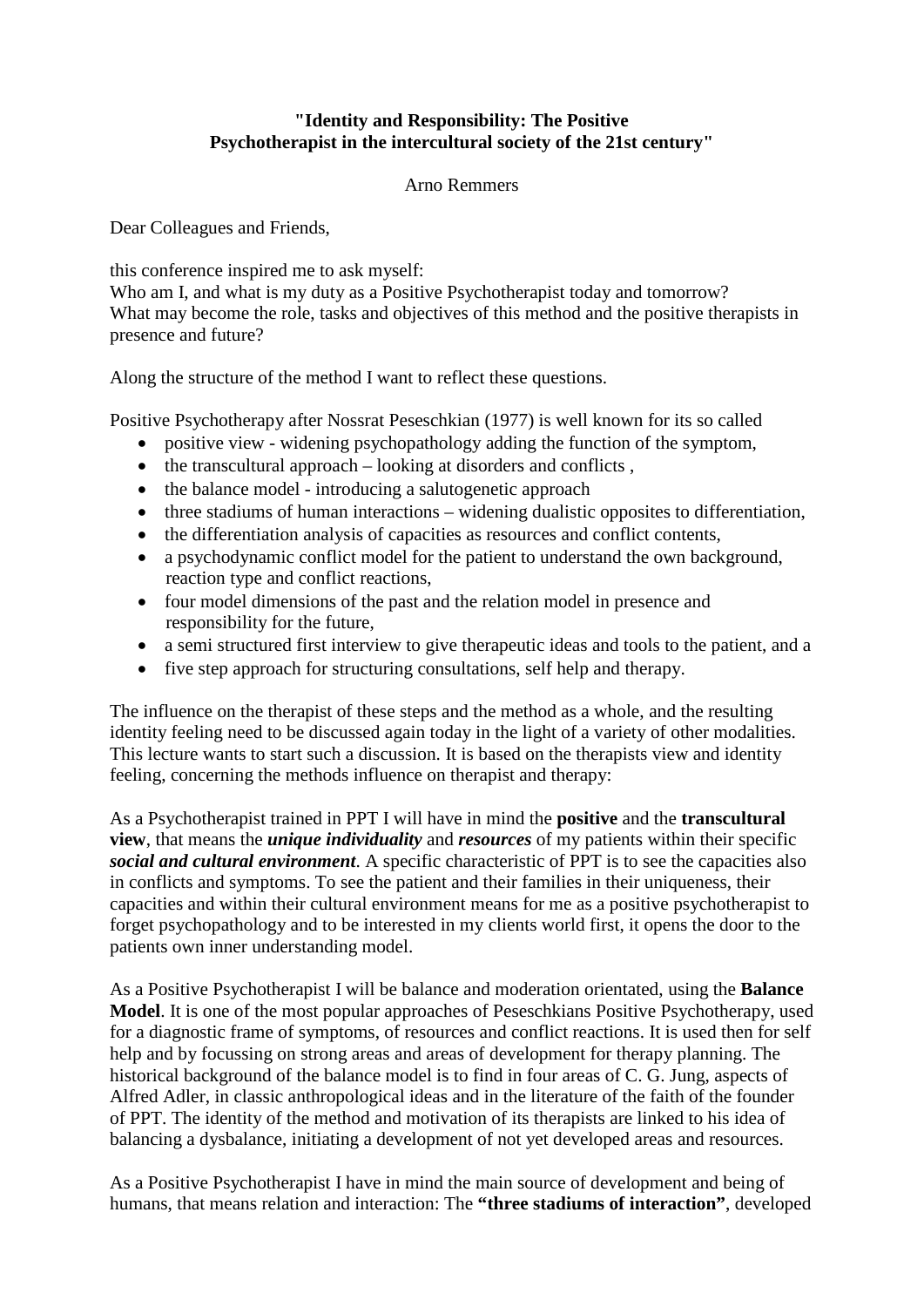by Peseschkian, widen the classic psychodynamic dualism of dependency vs. autonomy to **attachment, differentiation and detachment** – as a positive psychotherapist I will widen the either – or question to "what is the common, what is different, what is the content and which the capacity in between these polarities?" Thinking in three phases of the interaction process between human beings and the interaction analysis have a strong influence on structuring therapy relations and self help of the clients: A positive psychotherapist will see the first moment of an encounter and of each further session as the first phase of interaction **attachment**, that means to see the common, the aspect of bounding and the individuality. **Differentiation** means to come from emotions and affects to terms of capacities, to contents and ressources. **Detachment** defined by Peseschkian means to take along a new knowledge for to have broader attachment possibilities in new encounters – detachment does mean then "see you later, and in the meantime I will see others in a new way". The three stadiums of interaction are based on the founders view, coming from a relation and family orientated oriental society. Also the academic teachers of Nossrat Peseschkian like von Gebsattel and Viktor Frankl influenced with their discussions about the doctor – patient relation the three stadiums of interaction construction, and Peseschkian changed it to a development psychology orientated process description of human interaction.

As a Positive Psychotherapist I will surely be influenced by translating emotions, conflicts, resources, interaction processes into the **Basic and Actual Capacities** of **Differentiation Analysis**. This was the first name for Peseschkians method until 1974. 1977, after a talk eith his lector of Fischer Verlag, Mr. Köhler, he changed it to **Positive Psychotherapy**. What does this change mean for the positive psychotherapist today? Not longer only differentiating contents widens the former psychodynamic treatment – finally for us as therapists it means seeing the client and his family with their uniqueness as a whole in a cultural environment. The mentioned constructions of PPT that had been added, like the balance model, interaction stadiums, model dimensions, or five step treatment, as a manual gave more trust and safety in a treatment frame for the client, and also for the therapist, to know where they stay, and how self help can be induced.

**Primary and Secondary Actual Capacities** describe the contents of **Basic Conflicts** of the past between needs (Primary Capacities) and social norms (Secondary Capacities), and between these capacities subconsciously in the **Inner Conflict**, that causes symptoms as answers on the ambivalence, when inner values or virtues clash together. Positive therapists will see emotions, affects, psychosomatic symptoms, fear or depression in their function as a compromise and at the same time as resources, as a language to understand.

The four **Model Dimensions** widen the psychodynamic self and object theories to a relational model with yourself, the close ones, the family and group, and with culture, mankind and spirituality. These means for me as positive psychotherapist to see the individual in an emotional and responsibility relation today with oneself, as a couple and a family, and as a spiritual relation of the patient and family based on a biographic history. The therapy of the individual will be seen as **Sociodynamic** and **Sociogenesis**, widening the individual psychodynamic and psychogenesis. Positive Psychotherapists see themselves usually responsible not only for the client, but also for the "side effects" or the possibilities within their families and environment. It might sound strange first, but Peseschkian saw the client as the therapist in his own family with the help of the therapist – this made very clear, that all our therapeutic treatment has an effect on others, and underlines our responsibility for individuals, their families and the society.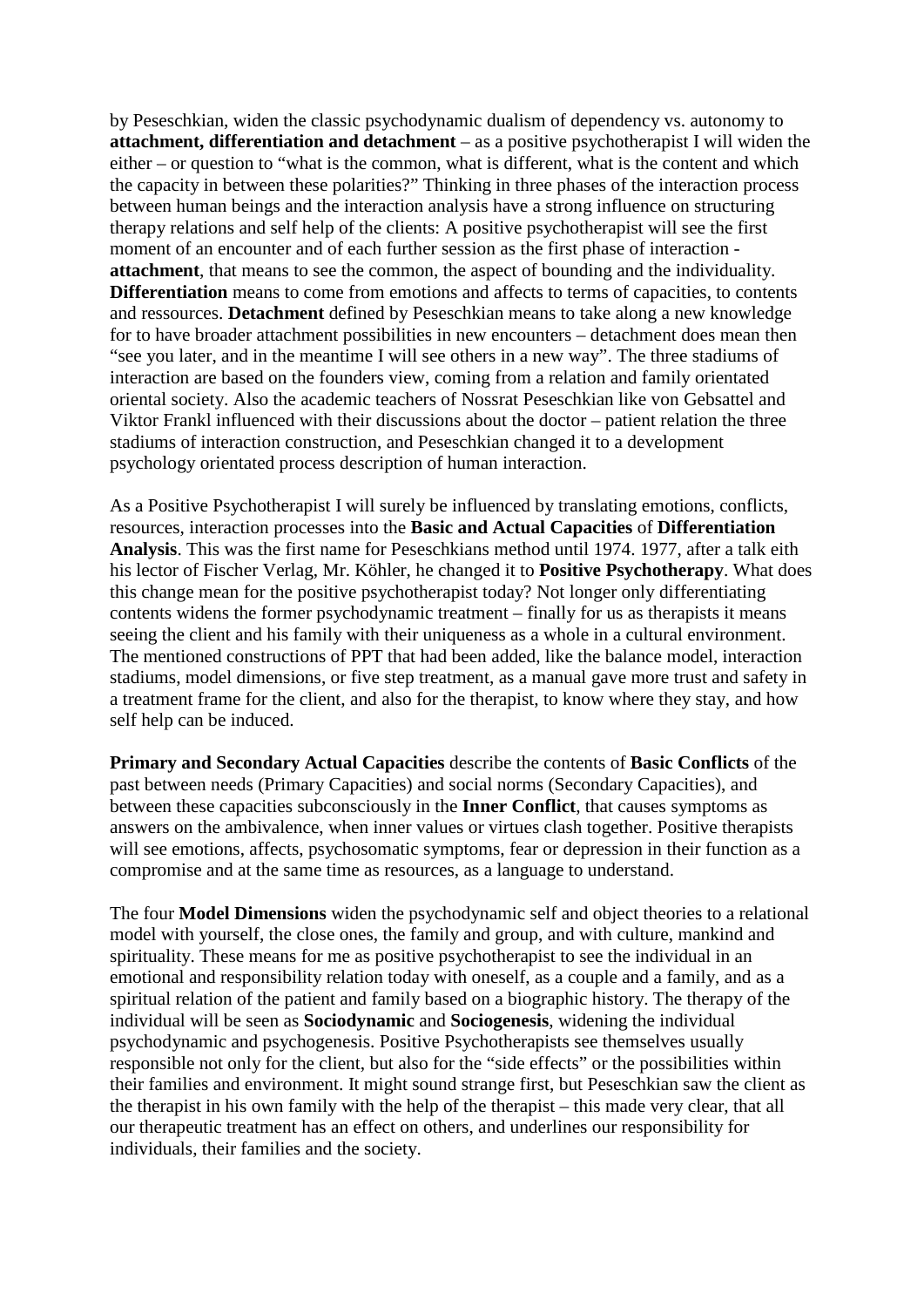**The First Interview** and the **Questionnaire WIPPF**, published 1989 by N. Peseschkian and H. Deidenbach, offered a systematic approach to be worked out by therapist and client face to face and interactively. The First Interview after Peseschkian, systematically coordinated by Hamid Peseschkian and Hans Deidenbach, offers instruments to both to create a deeper and clear understanding of oneself, the social environment and the symptoms. On this basis the process orientation of the **Five Step structure for therapy** is unique within psychodynamic and humanistic psychotherapy modalities. It characterizes the important steps: observation, differentiation analysis, resource differentiation, working out conflicts and future changes, involving the self help of patient and family. The identity of the professional positive psychotherapist will be guided to be a mentor for the patient, to cooperate on a human equal level with each other. This was also one of the early ideas of Peseschkian: To offer a language to the client, that every person could understand, independent of the social level, education or age. This forms also the approach, behaviour and identity of positive psychotherapists practicing it with clients of all backgrounds.

Finally a transcultural positive psychotherapist will be in a longer tradition line with C. G. Jung, using **stories, proverbs, fairy tales, examples of other cultures,** or the **language pictures** of the client. Peseschkian enriched the narrative therapeutic approach in a way that resistance or classical defence mechanisms are nearly not longer needed to understand or work out in therapy, because they seem to flow away using the narrative approach. Positive psychotherapists identity in relation to the rich cultural experience usually leads to a responsibility feeling towards the own culture and the world.

Surely the practical therapy with patients has had the main influence on the international PPT development. The scientific view, concerning the basic active factors of psychotherapy (since Grawe 1994 ff.) underlined what therapist until then experienced using the method. In a field study about its effectiveness in 1997 long term results of this short term method with up to 30 sessions could be proved and gave motivation to develop the method further in many different centers. Questionnaires had been translated into different languages, and many aspects of the method had been under research. Today university colleagues and empiric exchange need to prove the application of the method in different cultures. The influence on the positive therapists by presenting such research and empirical results on the various conferences like this one was always encouraging colleagues to widen the therapeutic instrumentarium – positive psychotherapists seem to have a tradition to ask first the client and afterwards the actual scientific paradigm, because the method was born from long psychiatric and psychotherapeutic practical experience. So the identity of positive psychotherapists until now is strongly influenced by applied science – very similar to the competences and professionalism European Association for Psychotherapy EAP describes, and also close to the evidence based factors of psychotherapy described by Grawe (1994) or Shedler (2010).

A small study with trainees in psychotherapy from Bulgaria (Remmers 1994) showed, that for the female therapists the systematic manual of PPT was more important, for the male therapists the interaction with their clients using PPT became more ease.

Nossrat Peseschkians view of mankind, transcultural and spiritual approach affected the method and the identity of the trainings, the trainers and the students. Time and time again we have to reflect ourselves in our identity as therapists, the model of Positive Psychotherapy offers tools for a systematic self reflection of our identity and profession.

So finally when I will answer the question "Who am I, and what is my duty as a Positive Psychotherapist today and tomorrow?" - I see myself as a learning human being in interaction